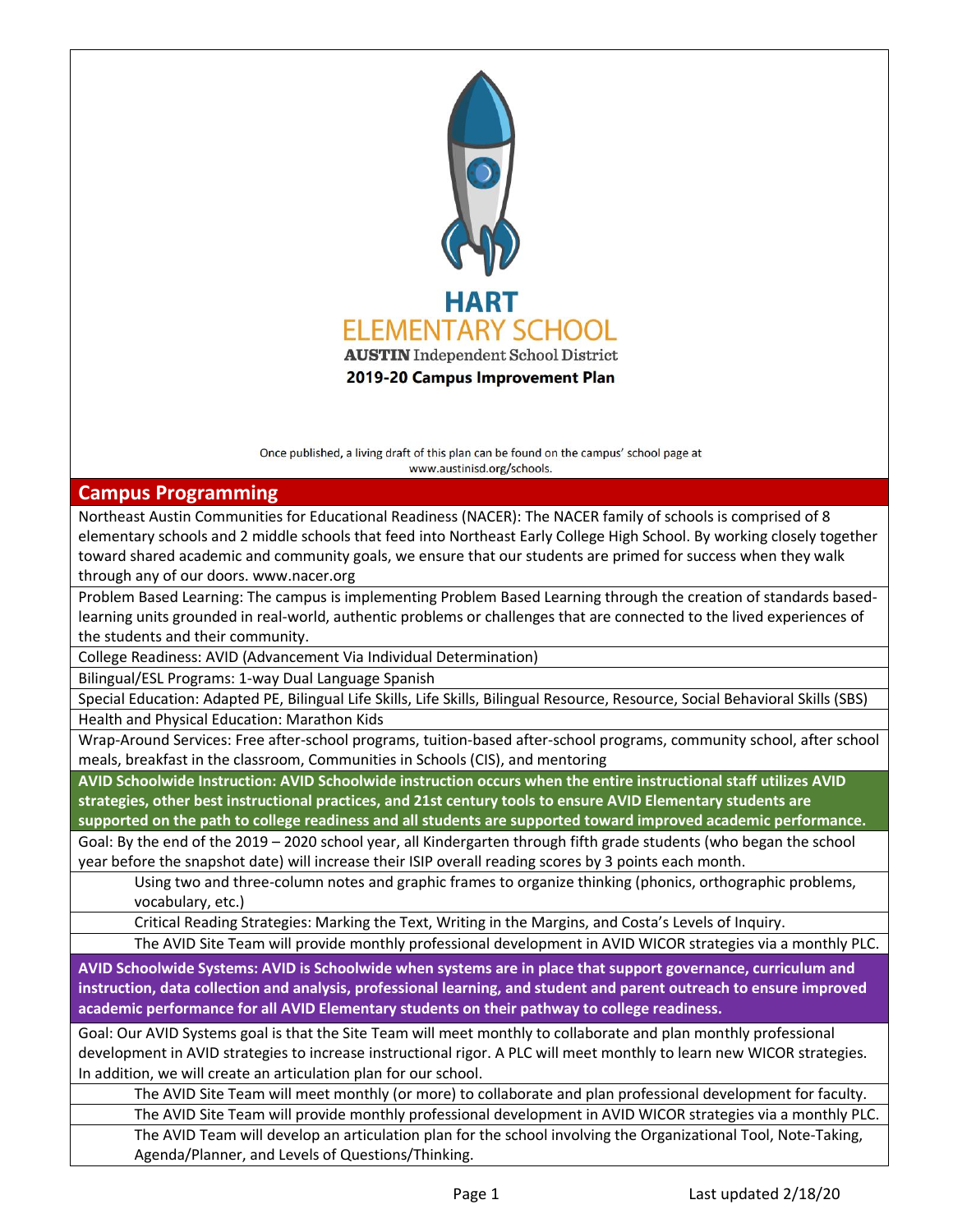**AVID Schoolwide Leadership: AVID Schoolwide leadership sets the vision and tone that promote college readiness and high expectations for all students in the school.**

Goal: The school's mission and vision is aligned with AVID's mission and vision for students on their path to college readiness. This will serve as a foundation for decision-making and will be integrated through school documents.

Update and ensure the School Improvement Plan and Mission Statements are updated to show alignment with AVID's mission and vision for college readiness.

**AVID Schoolwide Culture: AVID Schoolwide culture is evident when the AVID philosophy progressively shifts beliefs and behaviors resulting in an increase of students continuing on their pathway to college readiness.**

Goal: Student awareness of college, as well as students' desires to attend college, will increase from the beginning of the year to the end of the year, demonstrating that students are continuing on the pathway to college readiness.

Create a survey asking students about their levels of college awareness and plans to attend college.

Develop/increase college-going culture.

**Lever 1: Strong School Leadership and Planning**

Essential Action 1.1: Develop campus instructional leaders (principal, assistant principal, counselors, teacher leaders) with clear roles and responsibilities.

**Campus instructional leaders have clear, written, and transparent roles and responsibilities, and core leadership tasks are scheduled on weekly calendars (observations, debriefs, team meetings).**

Devise calendar for observation and debriefs.

Essential Action 1.2: Focused plan development and regular monitoring of implementation and outcomes

**Campus leaders regularly use data and other evidence to track progress towards intended outcomes.**

Use data to drive instruction and intervention.

**Lever 2: Effective, Well-Supported Teachers**

Essential Action 2.1: Recruit, select, assign, induct, and retain a full staff of highly qualified educators.

**Campus leaders implement targeted and personalized strategies to support and retain staff, particularly highperforming staff.**

Leadership team collaborate regarding best strategies to assist high-performing teachers with support. Essential Action 2.2: Build teacher capacity through observation and feedback cycles.

**Campus instructional leaders determine the frequency of observations based on teacher needs and student results on formative assessments.**

Leadership team utilizes observation feedback protocol.

**Lever 3: Positive School Culture**

Essential Action 3.1: Compelling and aligned vision, mission, goals, values focused on a safe environment and high expectations

**Campus practices and policies demonstrate high expectations and shared ownership for student success, with a drive towards college and career readiness and postsecondary success.**

Provide PD for AVID school wide implementation.

Essential Action 3.2: Explicit behavioral expectations and management systems for students and staff

**Data systems exist to track all discipline referrals, attendance, and interventions and the data is regularly reviewed to identify trends and adapt accordingly.**

Meets weekly to identify trends in what is being observed.

Essential Action 3.3: Proactive and responsive student support services

**Students are provided with the support services (e.g., counseling, mentoring, external service referrals) that address their needs.**

Renew all external stakeholder partnerships for the purpose of providing ongoing support to students.

**Levers 4&5: High-Quality Curriculum and Effective Instruction**

Essential Action 4.1: Curriculum and assessments aligned to TEKS with a year-long scope and sequence

**Instructional materials with key ideas, essential questions, and recommended materials, including content-rich texts, are used across classrooms. The instructional materials include resources intentionally designed to meet the needs of students with disabilities and English learners among other student groups.**

Lesson plan formats are aligned throughout the school.

Essential Action 5.1: Objective-driven daily lesson plans with formative assessments